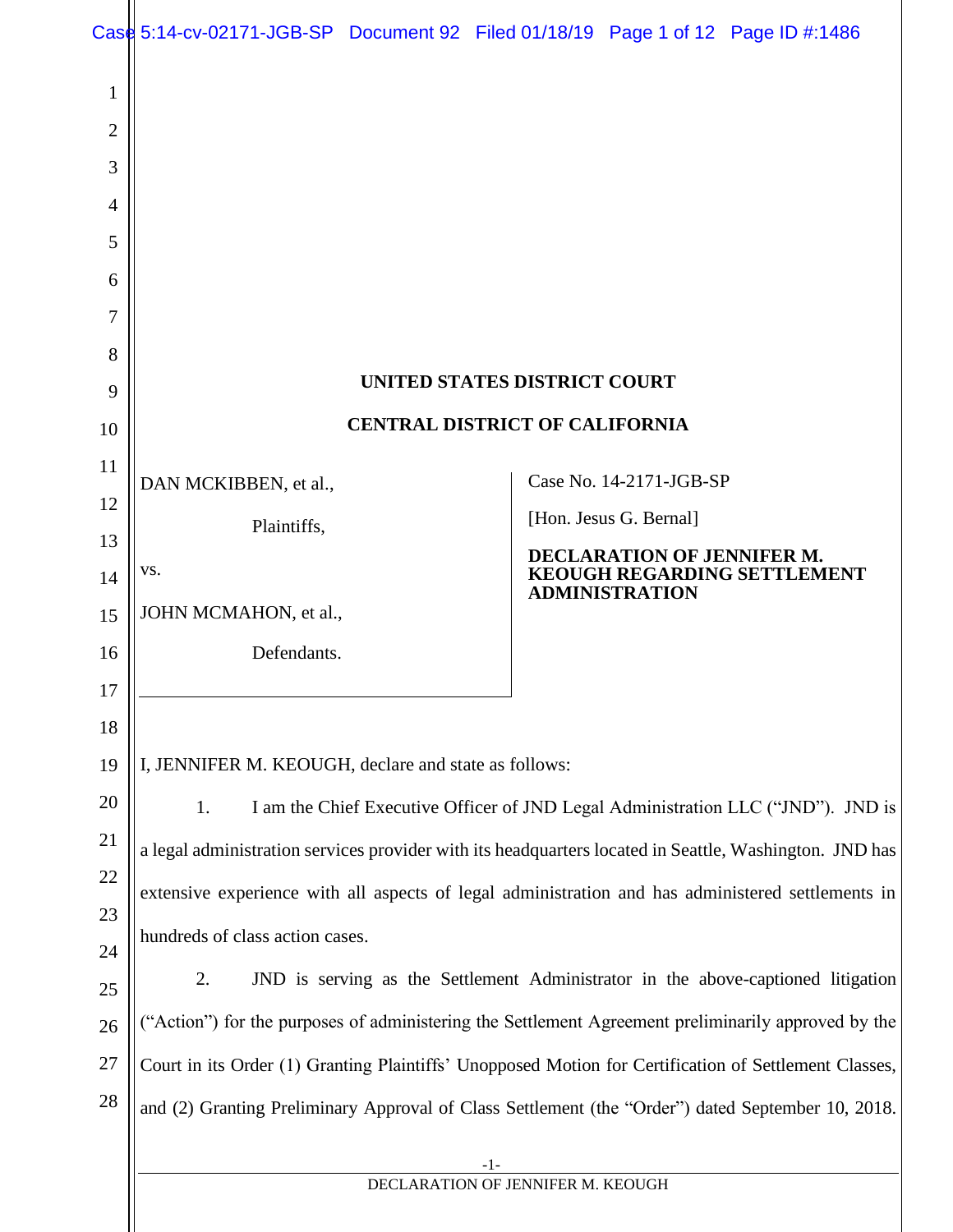The following statements are based on my personal knowledge and information provided to me by other JND employees working under my supervision, and if called on to do so, I could and would testify competently thereto.

**CLASS MEMBER DATA**

3. On September 12, 2018, JND received three spreadsheets containing, among other information, the names, booking numbers, mailing addresses, and date of birth of individuals identified as potential Settlement Class Members. The spreadsheets contained contact information and other identifying data for a total of 1,349 potential Settlement Class Member records.

4. Prior to mailing notices, JND analyzed the raw data to remove duplicate records. JND identified 689 duplicate records, resulting in 660 unique Settlement Class Member records. JND also updated Settlement Class Member contact information using data from the National Change of Address ("NCOA") database<sup>1</sup> maintained by the U.S. Postal Service. A total of 22 addresses were updated. This Settlement Class Member data was promptly loaded into a database established for this Action.

5. For Settlement Class Members whose mailing address was blank, incomplete, or listed as "transient," the Settlement Class Member's name was run through the California Department of Corrections and Rehabilitation ("CDCR") database in order to identify those Settlement Class Members currently in CDCR custody. As a result, JND updated 18 Settlement Class Member records to whom notice should be sent at their CDCR housing location.

22 23

1

2

3

4

5

6

7

8

 $\overline{Q}$ 

10

11

12

13

14

15

16

17

18

19

20

21

6. Pursuant to the Settlement Agreement, JND conducted advanced address research (via skip-trace databases) to identify updated mailing addresses and e-mail addresses for the Settlement

25 26

l

24

<sup>27</sup> 28 <sup>1</sup> The NCOA database is the official United States Postal Service ("USPS") technology product which makes change of address information available to mailers to help reduce undeliverable mail pieces before mail enters the mail stream. This product is an effective tool to update address changes when a person has completed a change of address form with the USPS. The address information is maintained in the database for 48 months.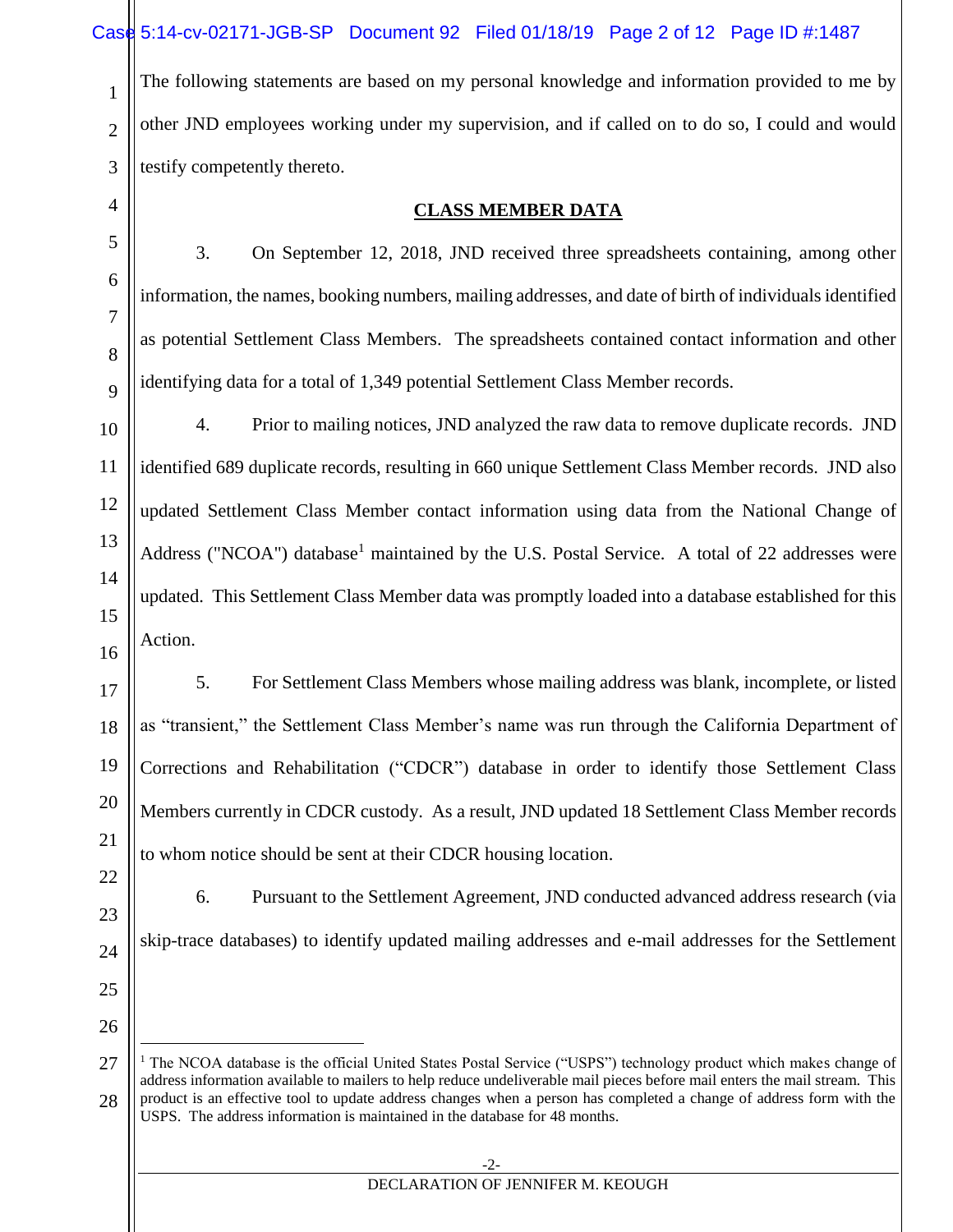|                | Case 5:14-cv-02171-JGB-SP Document 92 Filed 01/18/19 Page 3 of 12 Page ID #:1488                         |  |  |  |  |  |
|----------------|----------------------------------------------------------------------------------------------------------|--|--|--|--|--|
| $\mathbf{1}$   | Class Members, and identified 1,209 valid e-mail addresses. This Settlement Class Member data was        |  |  |  |  |  |
| $\overline{2}$ | added to the database established for this Action.                                                       |  |  |  |  |  |
| 3              | <b>MAIL NOTICE</b>                                                                                       |  |  |  |  |  |
| 4              | On September 24, 2018, JND mailed the Court-approved Class Notice and Claim Form<br>7.                   |  |  |  |  |  |
| 5              | (the "Notice") via U.S. Postal Service regular mail to the 660 unique Settlement Class Members           |  |  |  |  |  |
| 6              | identified in the initial data file. A representative copy of the Notice is attached as Exhibit A.       |  |  |  |  |  |
| 7<br>8         | 8.<br>As of the date of this Declaration, JND tracked 206 mailed Notices that were returned to           |  |  |  |  |  |
| 9              | JND as undeliverable. Of these undeliverable Notices, JND re-mailed two Notices to forwarding addresses  |  |  |  |  |  |
| 10             | provided by the U.S. Postal Service, and one forwarded Notice was returned as undeliverable. For the     |  |  |  |  |  |
| 11             | remaining undeliverable Notices, JND conducted additional research via the CDCR and West Valley          |  |  |  |  |  |
| 12             | Inmate Locator databases and identified 37 Settlement Class Members in custody. JND re-mailed the        |  |  |  |  |  |
| 13             | Notice to the 37 Settlement Class Members and, as of the date of this Declaration, no Notices have been  |  |  |  |  |  |
| 14             | returned as undeliverable.                                                                               |  |  |  |  |  |
| 15             | <b>E-MAIL NOTICE</b>                                                                                     |  |  |  |  |  |
|                |                                                                                                          |  |  |  |  |  |
| 16<br>17       | 9.<br>On September 26, 2018, JND e-mailed the court-approved summary e-mail notice (the                  |  |  |  |  |  |
| 18             | "E-mail Notice") to each of the 1,209 valid e-mail addresses on the Settlement Class Member List. A      |  |  |  |  |  |
| 19             | sample of the E-mail Notice is attached hereto as Exhibit B.                                             |  |  |  |  |  |
| 20             | <b>TOLL-FREE NUMBER</b>                                                                                  |  |  |  |  |  |
| 21             | 10.<br>On September 24, 2018, JND established a case-specific toll-free number                           |  |  |  |  |  |
| 22             | (1-844-877-5925), which individuals may call to obtain additional information regarding the              |  |  |  |  |  |
| 23             | Settlement. The toll-free number is available 24 hours a day, seven days a week in both English and      |  |  |  |  |  |
| 24<br>25       | Spanish. JND will continue to maintain the toll-free telephone number at least until the Effective Date. |  |  |  |  |  |
| 26             | 11.<br>As of the date of this Declaration, the toll-free number has received 141 calls.                  |  |  |  |  |  |
| 27             |                                                                                                          |  |  |  |  |  |
| 28             |                                                                                                          |  |  |  |  |  |
|                | -3-                                                                                                      |  |  |  |  |  |
|                | DECLARATION OF JENNIFER M. KEOUGH                                                                        |  |  |  |  |  |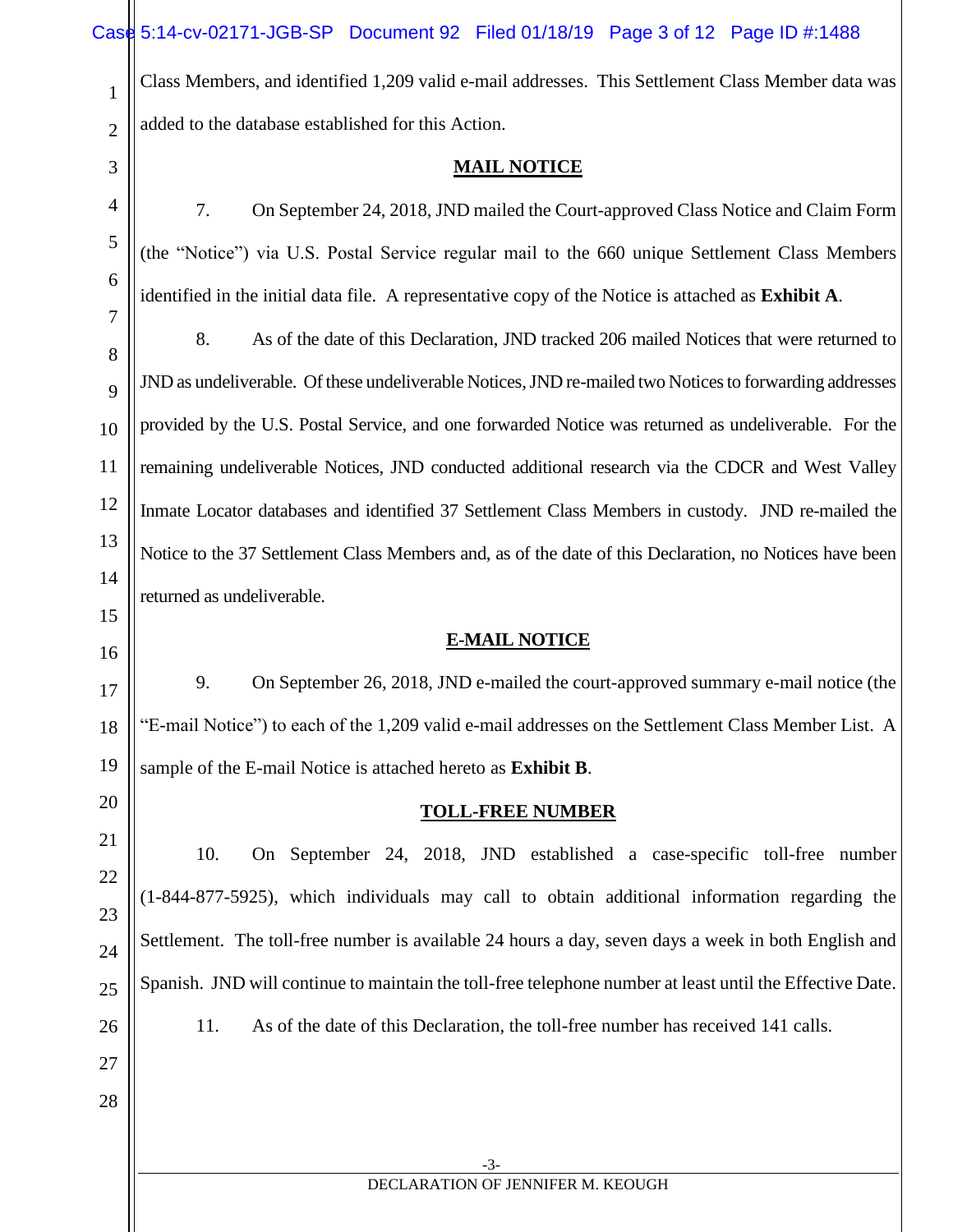|                | Case 5:14-cv-02171-JGB-SP Document 92 Filed 01/18/19 Page 4 of 12 Page ID #:1489                        |  |  |  |  |  |
|----------------|---------------------------------------------------------------------------------------------------------|--|--|--|--|--|
| $\mathbf{1}$   | <b>WEBSITE</b>                                                                                          |  |  |  |  |  |
| $\overline{2}$ | 12.<br>On<br>September<br>24,<br>2018,<br><b>JND</b><br>established<br>Settlement<br>website,<br>a      |  |  |  |  |  |
| 3              | www.altsettlement.com, which hosts copies of important case documents, answers to frequently            |  |  |  |  |  |
| $\overline{4}$ | asked questions, and provides JND contact information for telephone, mail or e-mail contact.            |  |  |  |  |  |
| 5              | 13.<br>As of the date of this Declaration, the Settlement website has tracked 6,505 unique              |  |  |  |  |  |
| 6              | users who registered 13,141 page views.                                                                 |  |  |  |  |  |
| 7              | JND will continue to update and maintain the website for the duration of the<br>14.                     |  |  |  |  |  |
| 8<br>9         | administration process.                                                                                 |  |  |  |  |  |
| 10             | <b>PUBLICATION</b>                                                                                      |  |  |  |  |  |
| 11             | 15.<br>On December 21, 2018, JND began an internet advertising campaign to inform                       |  |  |  |  |  |
| 12             | potential Settlement Class Members about the Settlement. This campaign included a banner display        |  |  |  |  |  |
| 13             |                                                                                                         |  |  |  |  |  |
| 14             | linking to the Settlement Website in promoted posts on Facebook. The campaign concluded on              |  |  |  |  |  |
| 15             | January 7, 2019. A copy of the banner display is attached hereto as Exhibit C.                          |  |  |  |  |  |
| 16             | <b>REQUESTS FOR EXCLUSION</b>                                                                           |  |  |  |  |  |
| 17             | The Settlement Agreement and Release informed Settlement Class Members that any<br>16.                  |  |  |  |  |  |
| 18             | Settlement Class Member who wanted to exclude themselves from the Settlement ("opt-out") must           |  |  |  |  |  |
| 19             | mail a letter to JND stating that they desire to opt out of the Settlement or otherwise not participate |  |  |  |  |  |
| 20             | in the Settlement, postmarked on or before January 7, 2019.                                             |  |  |  |  |  |
| 21             | 17.<br>As of the date of this Declaration, JND has not received any opt-out requests.                   |  |  |  |  |  |
| 22             | <b>OBJECTIONS TO THE SETTLEMENT</b>                                                                     |  |  |  |  |  |
| 23             | The Notice informed recipients that any Settlement Class Member who wanted to<br>18.                    |  |  |  |  |  |
| 24<br>25       | object to the approval of the Settlement could do so by submitting a written statement to JND           |  |  |  |  |  |
| 26             | postmarked on or before January 7, 2019.                                                                |  |  |  |  |  |
| $27\,$         | As of the date of this Declaration, JND has not received any objections to the<br>19.                   |  |  |  |  |  |
| 28             |                                                                                                         |  |  |  |  |  |
|                | proposed Settlement.                                                                                    |  |  |  |  |  |
|                | -4-                                                                                                     |  |  |  |  |  |

DECLARATION OF JENNIFER M. KEOUGH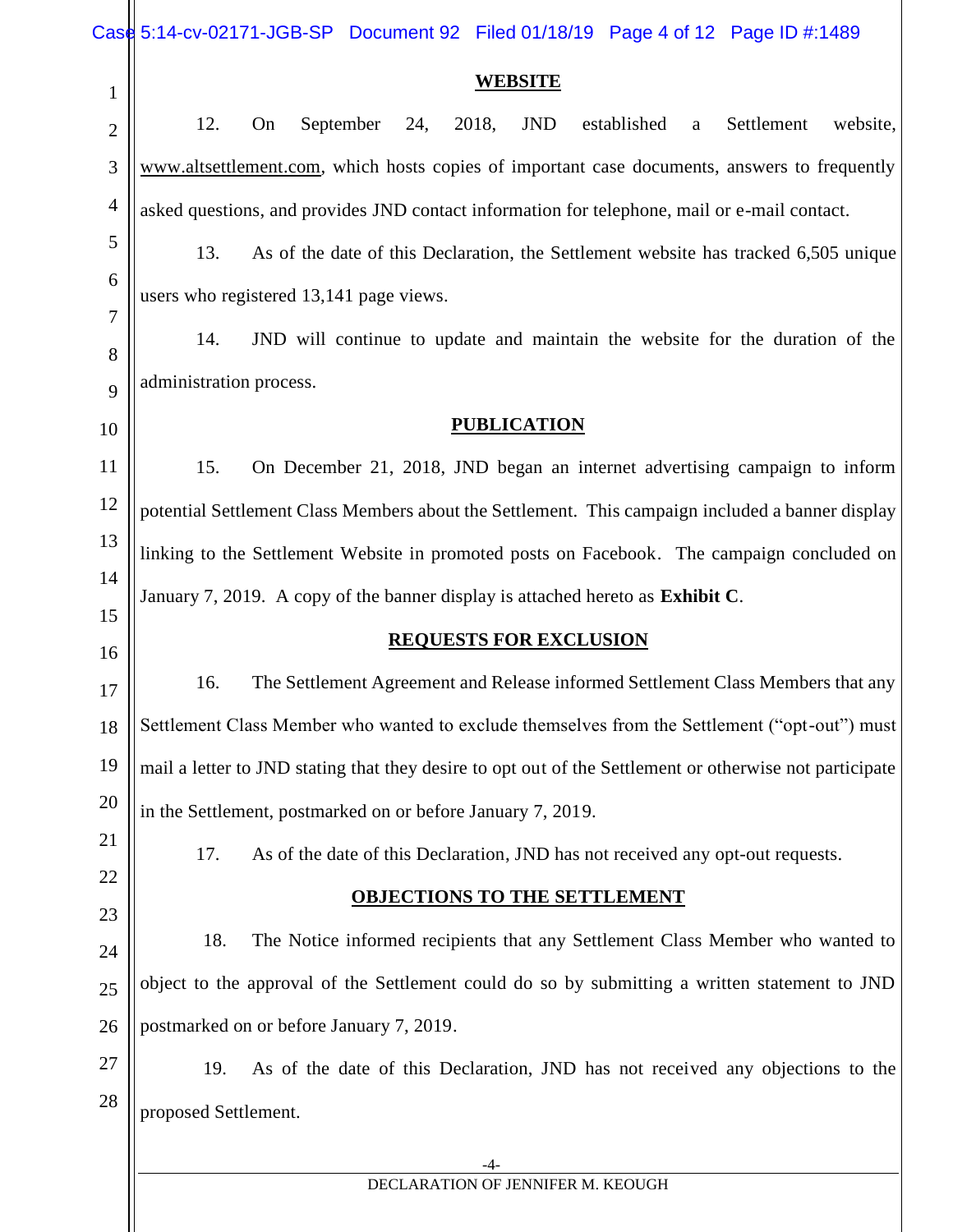| Case 5:14-cv-02171-JGB-SP Document 92 Filed 01/18/19 Page 5 of 12 Page ID #:1490 |  |  |
|----------------------------------------------------------------------------------|--|--|

1

2

3

4

5

6

7

8

 $\overline{Q}$ 

10

11

12

13

14

15

16

17

18

19

20

21

22

23

24

25

26

27

28

#### **CLAIMS RECEIVED**

20. The Notice informed recipients that any Settlement Class Member wishing to receive a Settlement payment must complete and sign a Claim Form and submit it to JND, postmarked on or before January 7, 2019.

21. As of the date of this Declaration, JND has received 165 approved Claim Forms from individuals identified as Settlement Class Members. Four Claim Forms have been denied as duplicative. 382 Claim Forms were submitted by individuals who do not appear on the Class List. Two Claim Forms were missing signatures or other required information and were deemed deficient; deficiency notices will be sent to these parties. An additional two Claim Forms were received as of January 14, 2019 with postmarks dated after January 7, 2019. JND has received a total of 555 claims to date. As JND is continuing to receive timely postmarked claim submissions, the final claim totals are subject to change. JND will provide a supplemental declaration with final claim numbers prior to final approval.

#### **FEES AND EXPENSES**

22. As of the date of this Declaration, JND's actual fees and expenses to date, total \$31,690.63. JND's estimates future class administration fees and expenses to amount to \$8,309.37. Pursuant to the Settlement Agreement, the costs of Class Administration are to be paid out of the Class Damages Fund upon final approval of the Settlement.

I declare under the penalty of perjury pursuant to the laws of the United States of America that the foregoing is true and correct.

Executed on January 17, 2019 at Seattle, Washington.

Save M. Koan

JENNIFER M. KEOUGH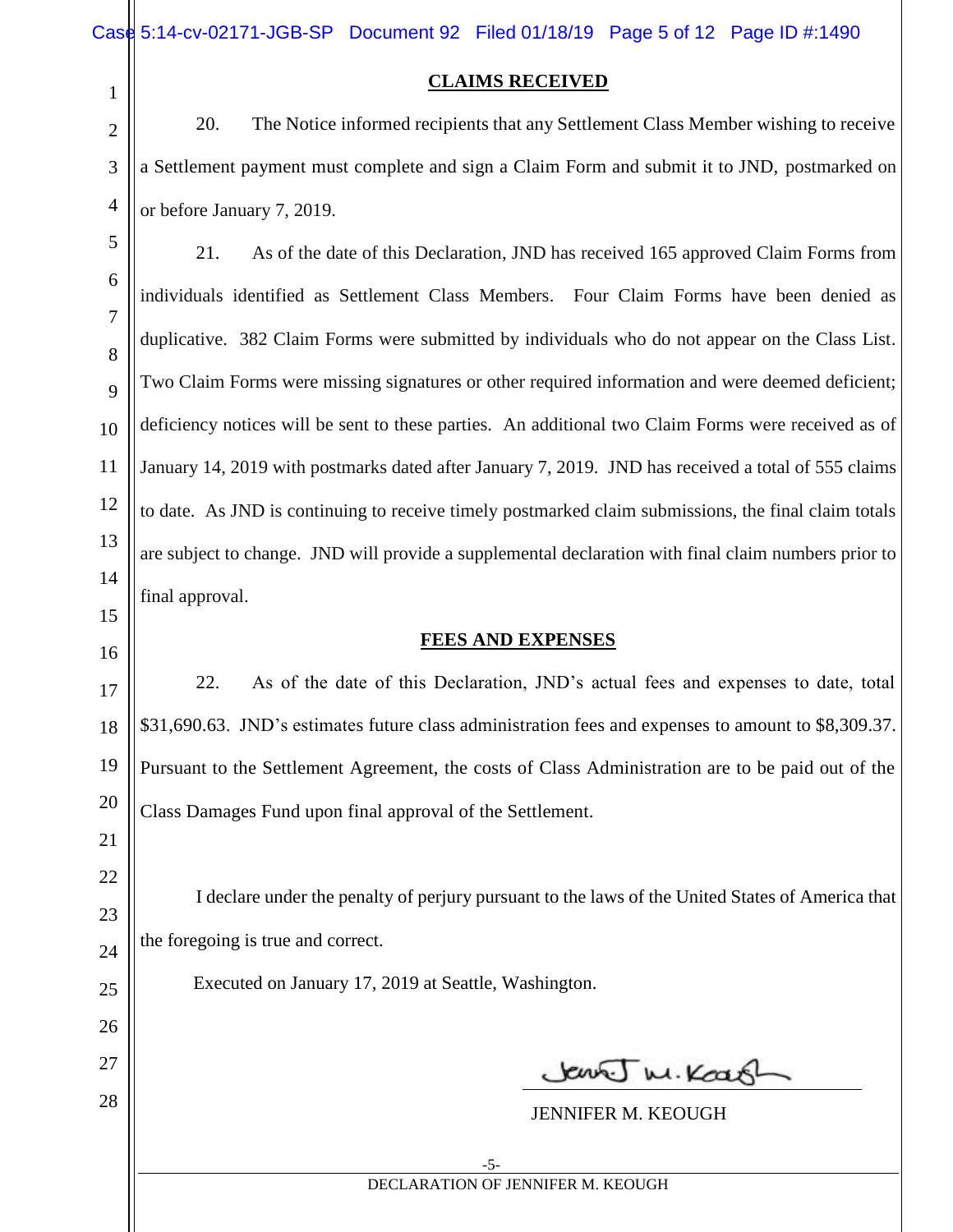Case 5:14-cv-02171-JGB-SP Document 92 Filed 01/18/19 Page 6 of 12 Page ID #:1491

# **Exhibit A**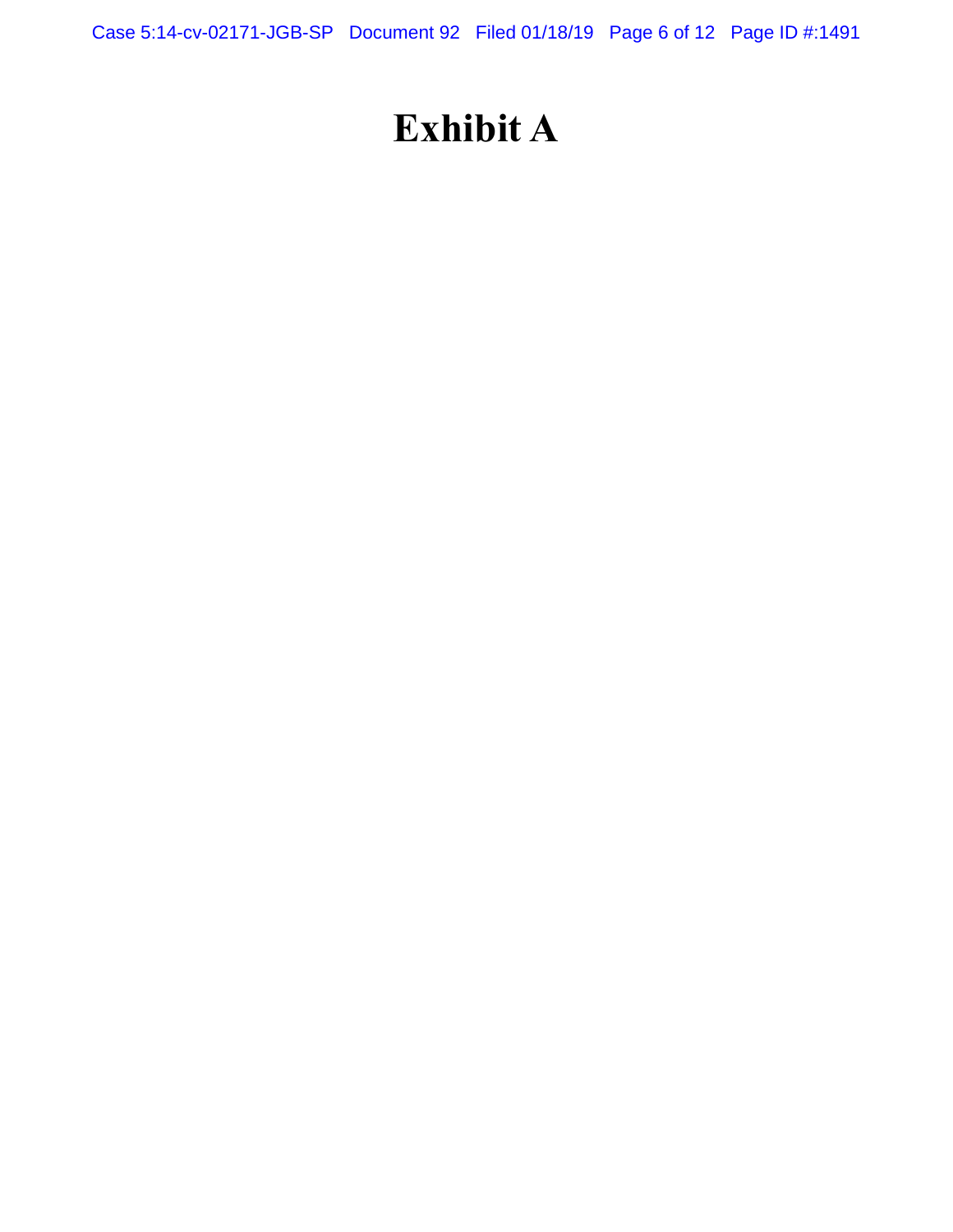**ALT Settlement** c/o JND Legal Administration P.O. Box 91307 Seattle, WA 98111

### **CLASS ACTION CLAIM FORM**

| List ID:                                                          | Name/Address Changes (if any). Please enter below: |                          |     |  |  |
|-------------------------------------------------------------------|----------------------------------------------------|--------------------------|-----|--|--|
| [NAME]<br>[ADDRESS]<br>$[CITY]$ , $[STATE]$ $[ZIP]$               | <b>First Name</b><br>Last Name                     |                          |     |  |  |
| Please provide the following personal identification information: | Address                                            |                          |     |  |  |
|                                                                   | City                                               | <b>State</b>             | Zip |  |  |
| Email address:                                                    |                                                    |                          |     |  |  |
|                                                                   |                                                    |                          |     |  |  |
| Area Code<br>Daytime Telephone Number                             | Area Code                                          | Evening Telephone Number |     |  |  |
| Last four digits of Social Security Number:                       | Date of Birth:<br>Month<br>Day                     | Year                     |     |  |  |

Other names used beginning 2004:

I understand that, if I received this preprinted form in the mail, and it is confirmed that I am a member of the Damages Class, I am entitled to receive compensation based on a formula approved by the Court that takes into account the alleged severity of conditions challenged in the lawsuit, including (1) variations in conditions over time (with the most allegedly discriminatory and restrictive conditions occurring before October 2014); and, (2) variations in inmates' sentencing status, security classification, and work eligibility (with sentenced, work-eligible inmates allegedly experiencing the most discriminatory conditions).

I understand my entitlement to compensation will be determined exclusively by records of the San Bernardino County Sheriff's Department ("SBCSD"). I also understand that, if I downloaded a claim form from the website, or otherwise obtained a blank form, whether I am a class member and the amount I can receive will be determined from SBCSD's electronic records.

I understand that the amount I may receive from this settlement may vary depending on the number and extent of claims filed, and that the settlement is explained more fully in the Class Notice mailed to class members and in documents posted on the Class Administrator's website.

> You must mail this Claim Form with a postmark **NO LATER THAN JANUARY 7, 2019**, in order to receive money from the class fund. **ACT NOW**

If your Claim Form is not mailed with a postmark no later than, January 7, 2019, you will not be considered a member of the class even if you wish to be, but you still will be bound by the settlement and will not receive any money. **DO NOT DELAY**.

The information given in this Claim Form is private, and will be held in strictest confidence, except as needed by the Parties and Settlement Administrator. If you have any questions about this lawsuit, write to us at ALT Settlement, c/o JND Legal Administration, P.O. Box 91307, Seattle, WA 98111; contact us by e-mail at info@ALTSettlement.com; or visit our web site at www.ALTSettlement.com**.**

#### YES, I WISH TO MAKE A CLAIM.

By signing this form below, I am confirming that the above information is correct and that:

- 1. I am the person identified above and am over the age of 18.
- 2. I have not received money or compensation for any of the claims involved in this case.
- 3. I will abide by, and be limited to, the formula for damages approved by the Court.
- 4. I will keep the Settlement Administrator informed of my whereabouts at all times.

I declare under penalty of perjury that the information given above is true and correct.

Date: Signature: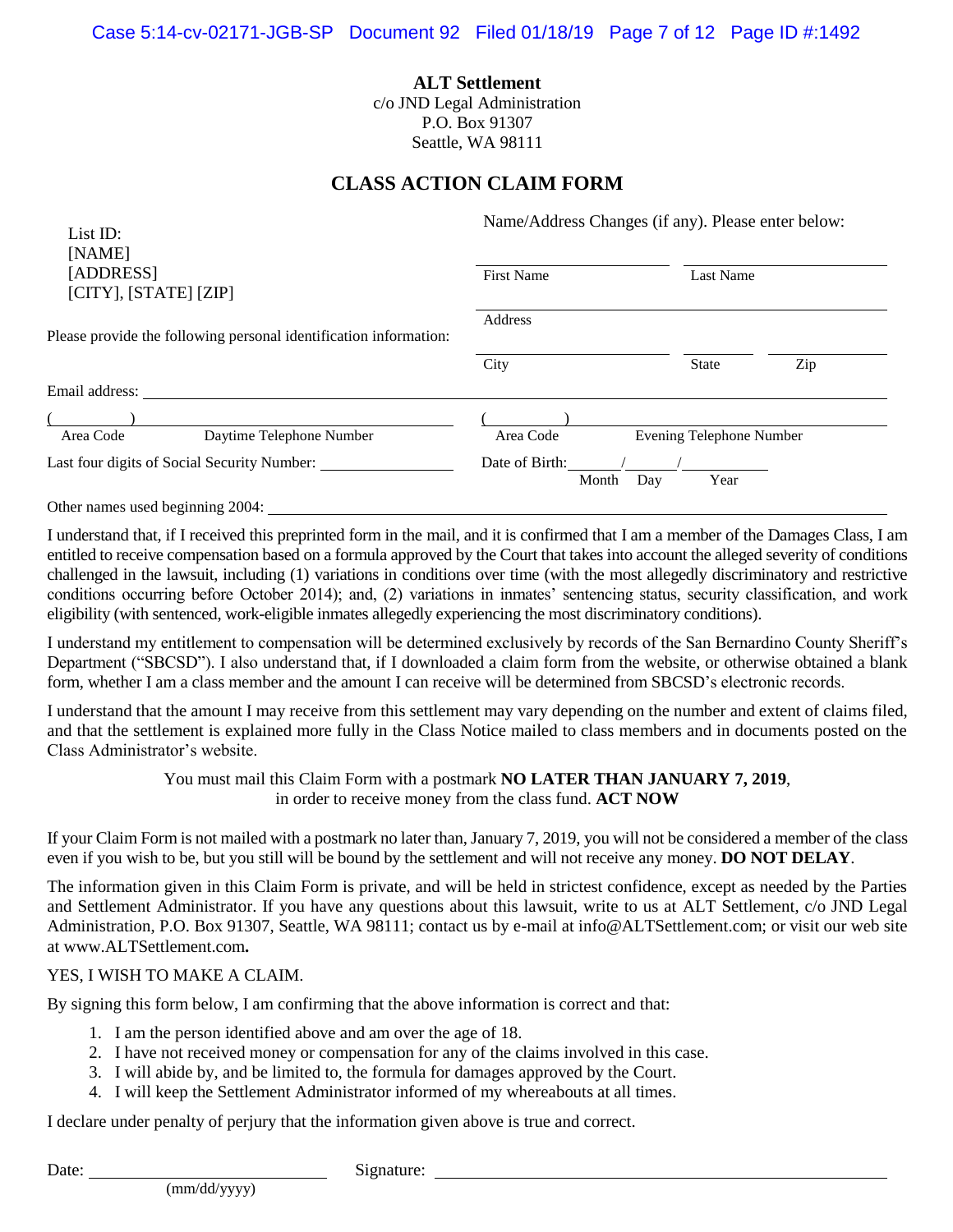Case 5:14-cv-02171-JGB-SP Document 92 Filed 01/18/19 Page 8 of 12 Page ID #:1493

# **Exhibit B**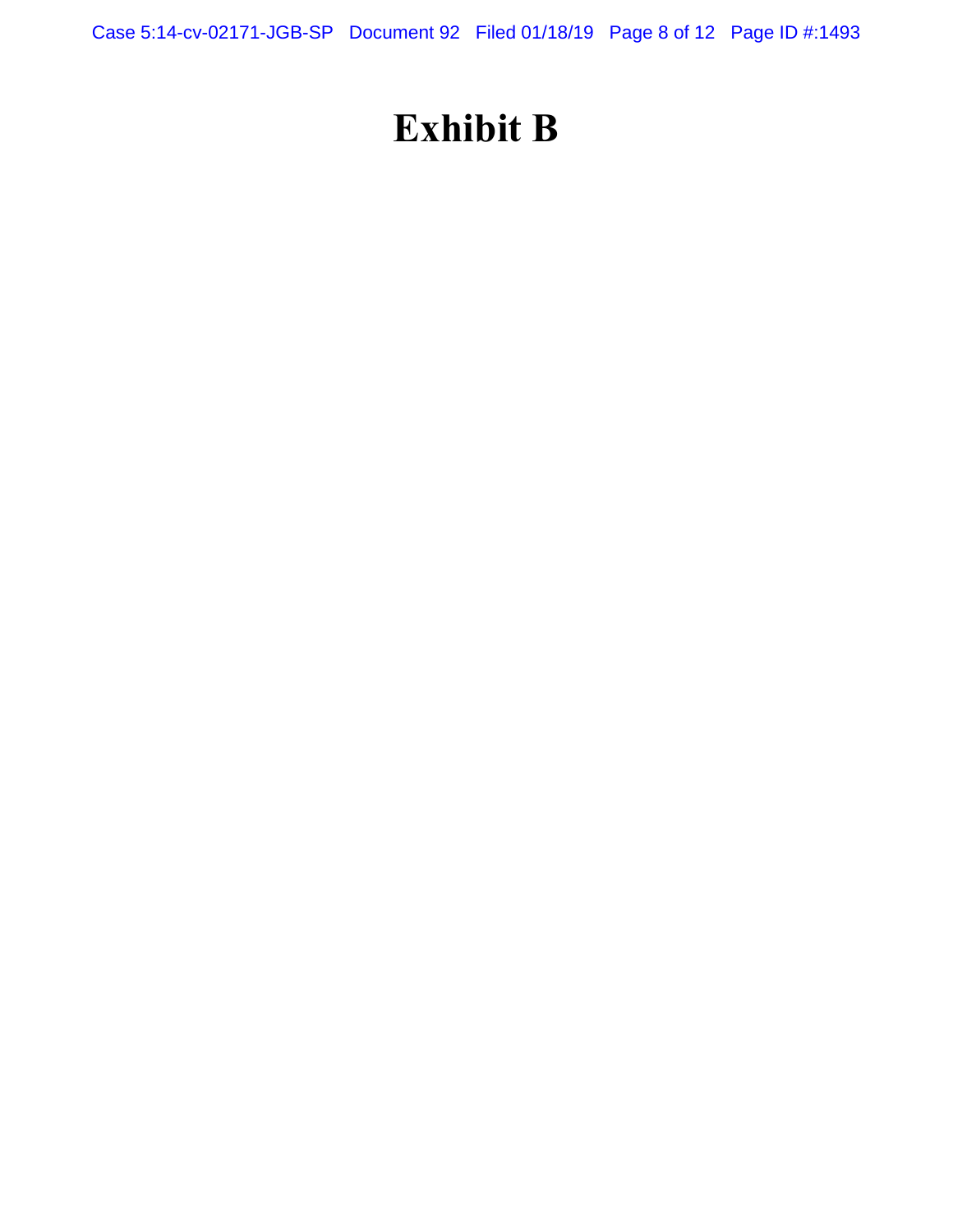Dear [NAME],

There is a pending class action lawsuit challenging alleged discriminatory treatment of gay, bisexual and transgender ("GBT") inmates who were housed in the Alternative Lifestyle Tank ("ALT") Unit of the West Valley Detention Center ("WVDC"). The lawsuit was filed in 2014 in the United States District Court, Central District of California. Instead of continuing the litigation, both sides have agreed to a settlement. If the proposed settlement receives final court approval, class members are eligible to receive money.

If you are gay, bisexual or transgender and were housed in the ALT between October 22, 2012 and March 31, 2018, you may be a class member and entitled to receive money but only if you take action and file a claim.

Una Notificación de acción colectiva está disponible en español. Llame sin cargo al: 1-844-877-5925 o visite el siguiente sitio web: [www.ALTSettlement.com.](http://www.altsettlement.com/)

## **Am I affected?**

You are a class member and may be entitled to money if you were housed in the ALT between October 22, 2012 and March 31, 2018. The amount of your compensation is based on a formula that weighs various conditions that applied to ALT residents. Whether you are a class member is determined solely from San Bernardino County Sheriff's Department's records.

## **What does the settlement provide?**

The settlement provides for injunctive relief (changes to how the ALT and the San Bernardino County jails operate in the treatment of GBT inmates), as well as payment of compensation to the class members and attorneys' fees. The total damages to the class is \$950,000, from which the costs of class administration, the experts/consultants retained by Plaintiffs, the mediation costs, and payments of special compensation to the Class Representatives will be paid. The remaining funds will be divided among the class members who file timely claims, based on a formula approved by the Court. There is also provision for attorney's fees and costs of up to \$1.1 Million.

## **What must I do to get money?**

If you wish to receive money from the settlement, you must complete and submit a Claim Form. **All Claim Forms must be completed and postmarked no later than January 7, 2019, but in order not to miss out on this opportunity, you**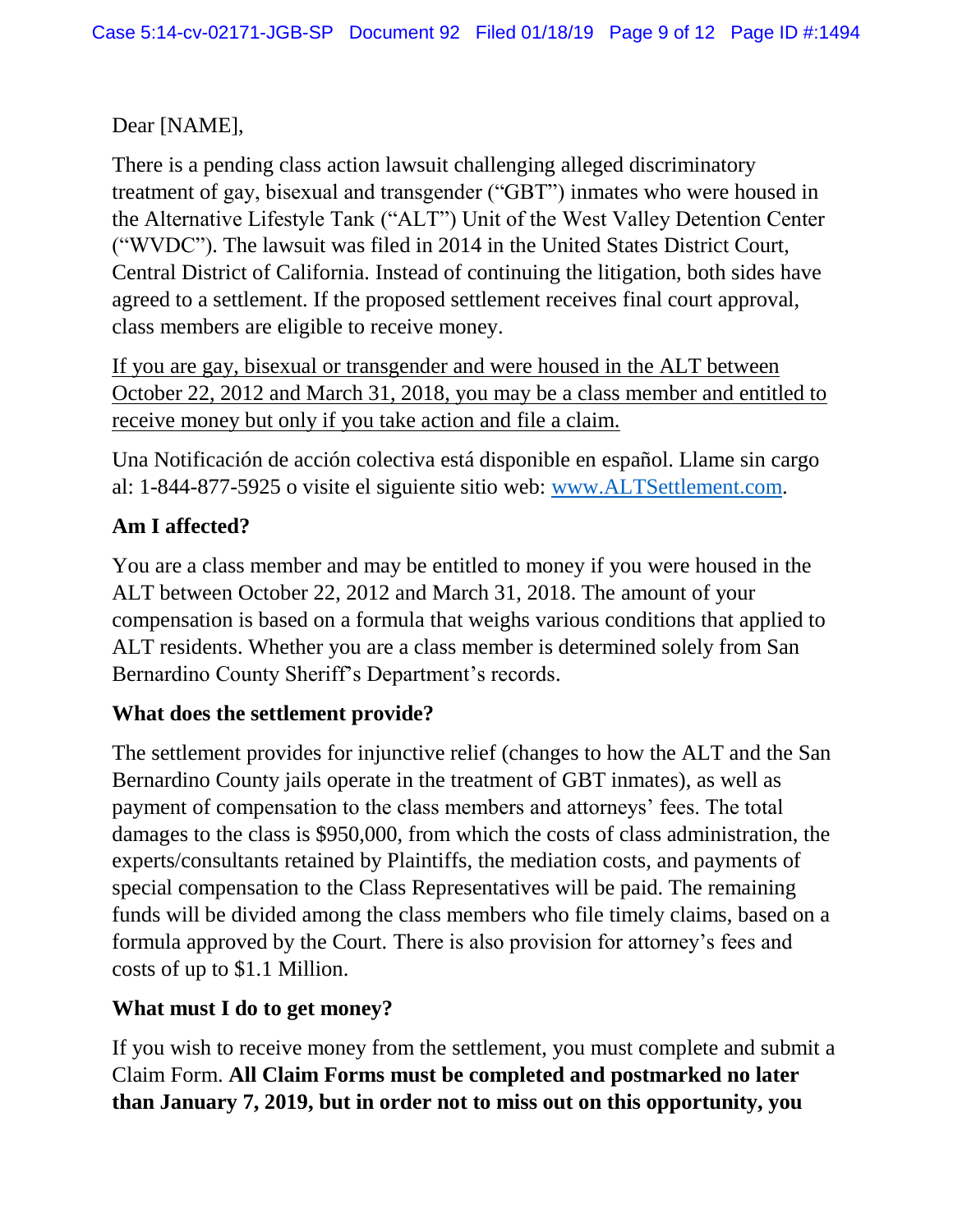**should complete and mail your Claim Form as soon as possible**. If you do not timely and properly submit your Claim Form, you will not receive any money from the Settlement.

If you need a copy of the Claim Form, please call 1-844-877-5925 (toll free) or write to the ALT Settlement Administrator, c/o JND Legal Administration, P.O. Box 91307, Seattle, WA 98111, or download the Form from the Internet at [www.ALTSettlement.com.](http://www.altsettlement.com/)

### **What are my options?**

If you do not want to be a member of the class, or if you want to be able to file your own lawsuit or be a part of a different lawsuit against the Defendants raising the claims involved in this lawsuit, you must exclude yourself by January 7, 2018. If you exclude yourself, you can't get a payment from the Settlement. If you stay in the Class, you may object to all or part of the settlement by January 7, 2019. The Settlement website, [www.ALTSettlement.com,](http://www.altsettlement.com/) describes how to exclude yourself or object. The Court will hold a Fairness Hearing on February 11, 2019 to consider whether to approve the Settlement. You may ask the Court to appear at the Fairness Hearing but you don't have to do so.

### **How do I get more information?**

This Notice summarizes the proposed Settlement. For more information, you can go to [www.ALTSettlement.com](http://www.altsettlement.com/) to view the complete Class Notice and Settlement documents in the case and a copy of the Motion for Award for Attorneys' Fees and Costs when it is filed. You may also call the Settlement Administrator toll-free at 1-844-877-5925.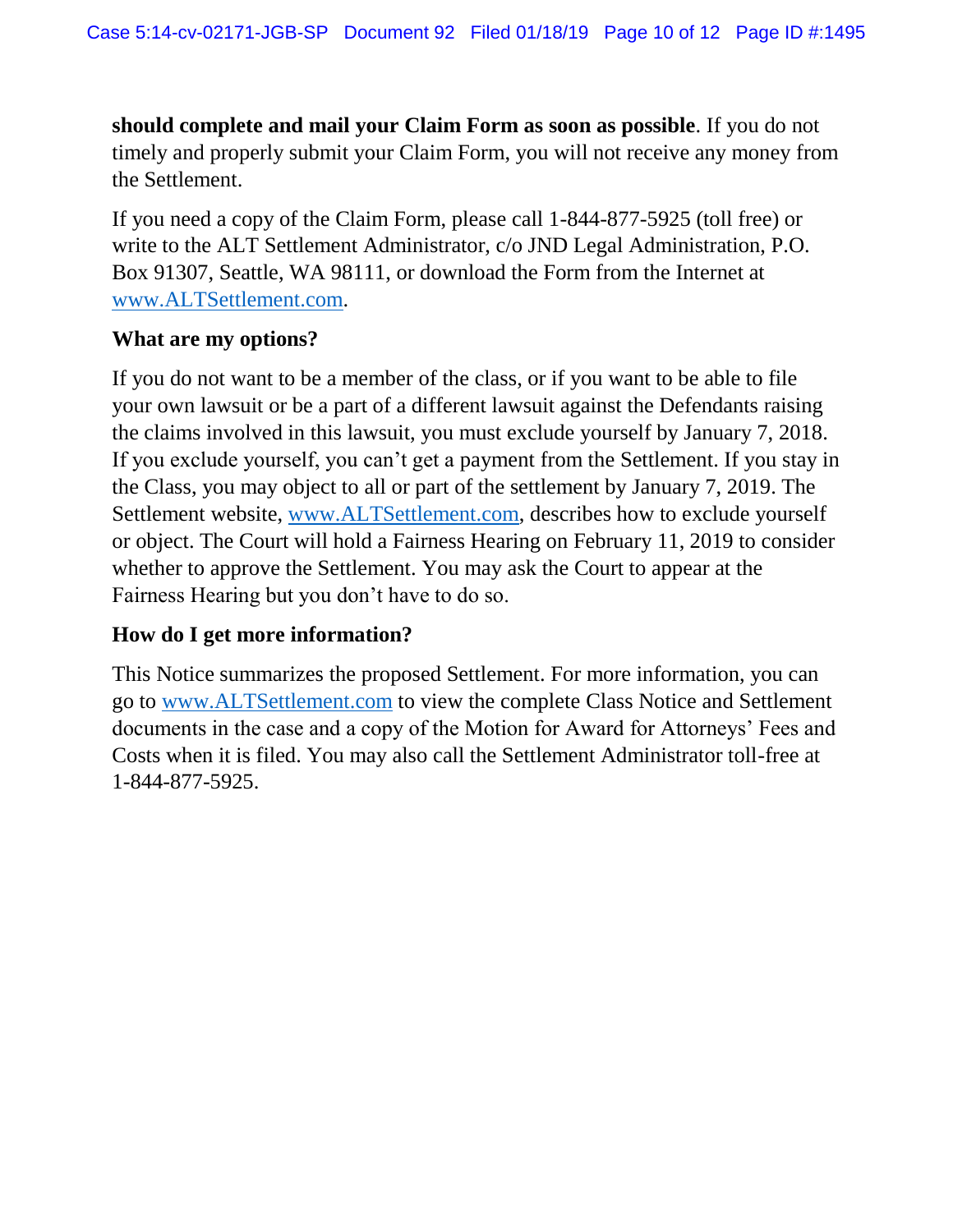Case 5:14-cv-02171-JGB-SP Document 92 Filed 01/18/19 Page 11 of 12 Page ID #:1496

# **Exhibit C**